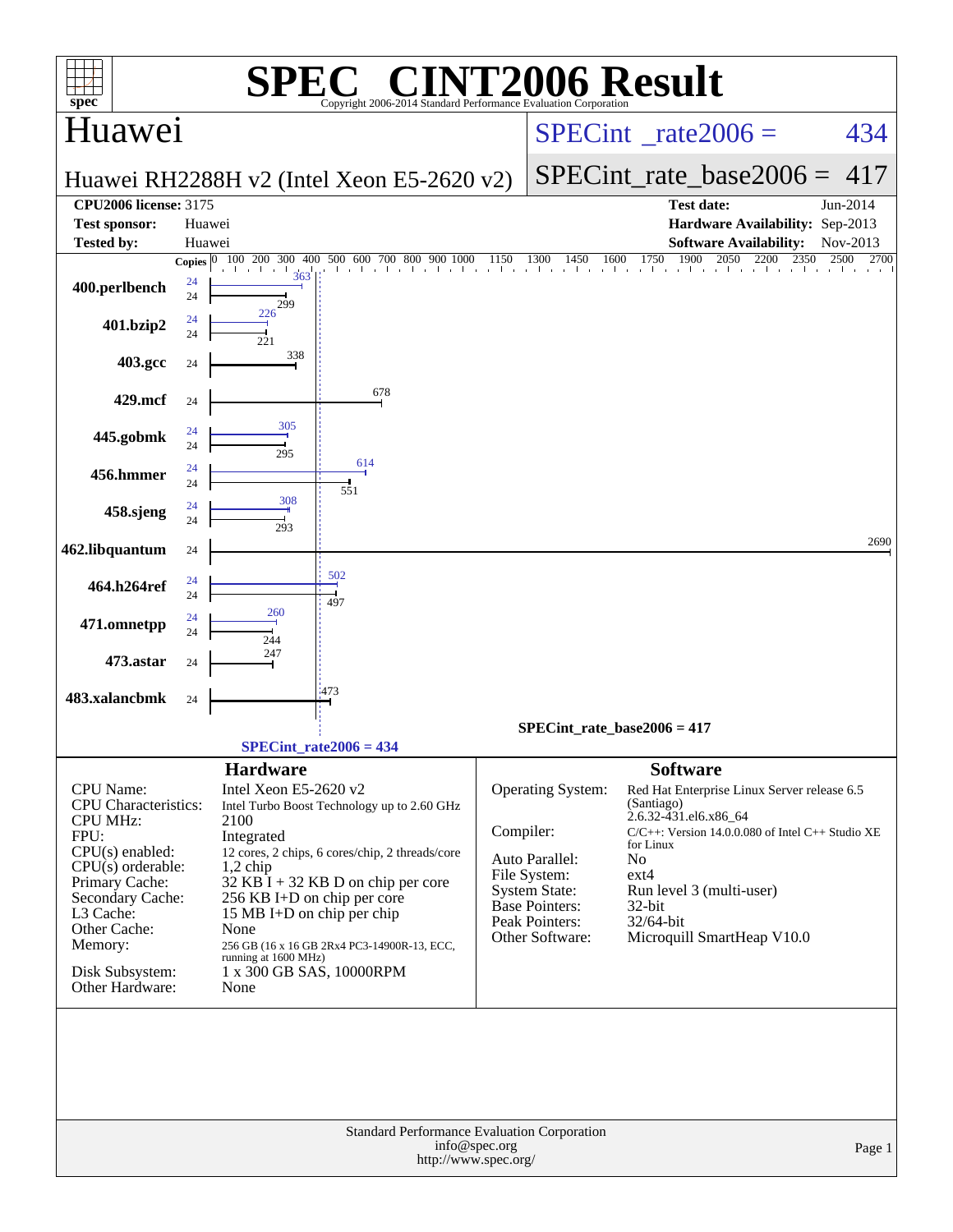

#### Huawei

### SPECint rate $2006 = 434$

Huawei RH2288H v2 (Intel Xeon E5-2620 v2)

[SPECint\\_rate\\_base2006 =](http://www.spec.org/auto/cpu2006/Docs/result-fields.html#SPECintratebase2006)  $417$ 

**[CPU2006 license:](http://www.spec.org/auto/cpu2006/Docs/result-fields.html#CPU2006license)** 3175 **[Test date:](http://www.spec.org/auto/cpu2006/Docs/result-fields.html#Testdate)** Jun-2014

**[Test sponsor:](http://www.spec.org/auto/cpu2006/Docs/result-fields.html#Testsponsor)** Huawei **[Hardware Availability:](http://www.spec.org/auto/cpu2006/Docs/result-fields.html#HardwareAvailability)** Sep-2013 **[Tested by:](http://www.spec.org/auto/cpu2006/Docs/result-fields.html#Testedby)** Huawei **[Software Availability:](http://www.spec.org/auto/cpu2006/Docs/result-fields.html#SoftwareAvailability)** Nov-2013

#### **[Results Table](http://www.spec.org/auto/cpu2006/Docs/result-fields.html#ResultsTable)**

|                                                                                                          | <b>Base</b>   |                |       |                |       |                |       | <b>Peak</b>   |                |              |                |              |                |              |
|----------------------------------------------------------------------------------------------------------|---------------|----------------|-------|----------------|-------|----------------|-------|---------------|----------------|--------------|----------------|--------------|----------------|--------------|
| <b>Benchmark</b>                                                                                         | <b>Copies</b> | <b>Seconds</b> | Ratio | <b>Seconds</b> | Ratio | <b>Seconds</b> | Ratio | <b>Copies</b> | <b>Seconds</b> | <b>Ratio</b> | <b>Seconds</b> | <b>Ratio</b> | <b>Seconds</b> | <b>Ratio</b> |
| 400.perlbench                                                                                            | 24            | 784            | 299   | 783            | 299   | 787            | 298   | 24            | 646            | 363          | 646            | 363          | 648            | 362          |
| 401.bzip2                                                                                                | 24            | 1045           | 222   | 1051           | 220   | 1049           | 221   | 24            | 1027           | 226          | 1024           | 226          | 1025           | 226          |
| $403.\text{gcc}$                                                                                         | 24            | 571            | 338   | 574            | 336   | 572            | 338   | 24            | 571            | 338          | 574            | 336          | 572            | 338          |
| $429$ .mcf                                                                                               | 24            | 323            | 677   | 323            | 678   | 323            | 678   | 24            | 323            | 677          | 323            | 678          | 323            | 678          |
| $445$ .gobmk                                                                                             | 24            | 862            | 292   | 846            | 297   | 853            | 295   | 24            | 827            | 305          | 825            | 305          | 822            | 306          |
| 456.hmmer                                                                                                | 24            | 406            | 551   | 410            | 547   | 406            | 552   | 24            | 365            | 614          | 367            | 611          | 364            | 616          |
| $458$ .sjeng                                                                                             | 24            | 995            | 292   | 993            | 293   | 991            | 293   | 24            | 944            | 308          | 943            | 308          | 924            | 314          |
| 462.libquantum                                                                                           | 24            | 185            | 2690  | 185            | 2690  | 185            | 2690  | 24            | 185            | 2690         | 185            | 2690         | 185            | 2690         |
| 464.h264ref                                                                                              | 24            | 1067           | 498   | 1068           | 497   | 1070           | 496   | 24            | 1059           | 502          | 1059           | 501          | 1059           | 502          |
| 471.omnetpp                                                                                              | 24            | 616            | 243   | 614            | 244   | 615            | 244   | 24            | 578            | 260          | 577            | 260          | 577            | 260          |
| 473.astar                                                                                                | 24            | 685            | 246   | 681            | 247   | 679            | 248   | 24            | 685            | 246          | 681            | 247          | 679            | 248          |
| 483.xalancbmk                                                                                            | 24            | 350            | 473   | 350            | 473   | 348            | 476   | 24            | 350            | 473          | 350            | 473          | 348            | 476          |
| Results appear in the order in which they were run. Bold underlined text indicates a median measurement. |               |                |       |                |       |                |       |               |                |              |                |              |                |              |

#### **[Submit Notes](http://www.spec.org/auto/cpu2006/Docs/result-fields.html#SubmitNotes)**

 The numactl mechanism was used to bind copies to processors. The config file option 'submit' was used to generate numactl commands to bind each copy to a specific processor. For details, please see the config file.

#### **[Operating System Notes](http://www.spec.org/auto/cpu2006/Docs/result-fields.html#OperatingSystemNotes)**

Stack size set to unlimited using "ulimit -s unlimited"

#### **[Platform Notes](http://www.spec.org/auto/cpu2006/Docs/result-fields.html#PlatformNotes)**

 BIOS configuration: Set Power Efficiency Mode to Custom Baseboard Management Controller used to adjust the fan speed to 100% Sysinfo program /spec/config/sysinfo.rev6818 \$Rev: 6818 \$ \$Date:: 2012-07-17 #\$ e86d102572650a6e4d596a3cee98f191 running on localhost Wed Jun 11 15:58:47 2014 This section contains SUT (System Under Test) info as seen by some common utilities. To remove or add to this section, see: <http://www.spec.org/cpu2006/Docs/config.html#sysinfo>

 From /proc/cpuinfo model name : Intel(R) Xeon(R) CPU E5-2620 v2 @ 2.10GHz 2 "physical id"s (chips) 24 "processors" cores, siblings (Caution: counting these is hw and system dependent. The following excerpts from /proc/cpuinfo might not be reliable. Use with Continued on next page

> Standard Performance Evaluation Corporation [info@spec.org](mailto:info@spec.org) <http://www.spec.org/>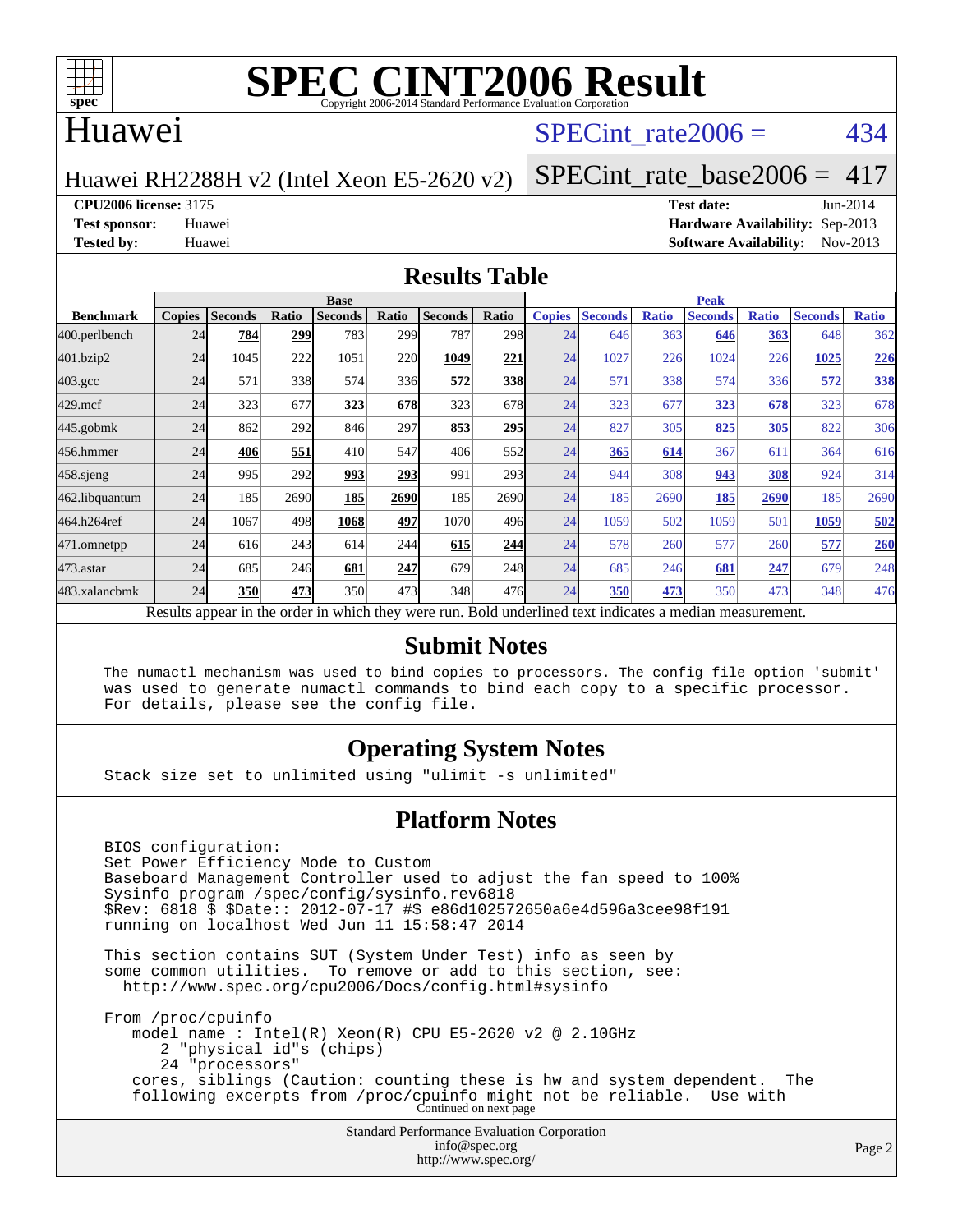

### Huawei

SPECint rate $2006 = 434$ 

Huawei RH2288H v2 (Intel Xeon E5-2620 v2) [SPECint\\_rate\\_base2006 =](http://www.spec.org/auto/cpu2006/Docs/result-fields.html#SPECintratebase2006)  $417$ 

**[CPU2006 license:](http://www.spec.org/auto/cpu2006/Docs/result-fields.html#CPU2006license)** 3175 **[Test date:](http://www.spec.org/auto/cpu2006/Docs/result-fields.html#Testdate)** Jun-2014 **[Test sponsor:](http://www.spec.org/auto/cpu2006/Docs/result-fields.html#Testsponsor)** Huawei **[Hardware Availability:](http://www.spec.org/auto/cpu2006/Docs/result-fields.html#HardwareAvailability)** Sep-2013 **[Tested by:](http://www.spec.org/auto/cpu2006/Docs/result-fields.html#Testedby)** Huawei **[Software Availability:](http://www.spec.org/auto/cpu2006/Docs/result-fields.html#SoftwareAvailability)** Nov-2013

#### **[Platform Notes \(Continued\)](http://www.spec.org/auto/cpu2006/Docs/result-fields.html#PlatformNotes)**

 caution.) cpu cores : 6 siblings : 12 physical 0: cores 0 1 2 3 4 5 physical 1: cores 0 1 2 3 4 5 cache size : 15360 KB From /proc/meminfo MemTotal: 264478184 kB HugePages\_Total: 0<br>Hugepagesize: 2048 kB Hugepagesize: /usr/bin/lsb\_release -d Red Hat Enterprise Linux Server release 6.5 (Santiago) From /etc/\*release\* /etc/\*version\* redhat-release: Red Hat Enterprise Linux Server release 6.5 (Santiago) system-release: Red Hat Enterprise Linux Server release 6.5 (Santiago) system-release-cpe: cpe:/o:redhat:enterprise\_linux:6server:ga:server uname -a: Linux localhost 2.6.32-431.el6.x86\_64 #1 SMP Sun Nov 10 22:19:54 EST 2013 x86\_64 x86\_64 x86\_64 GNU/Linux run-level 3 Jun 11 15:33 SPEC is set to: /spec<br>Filesystem Type Filesystem Type Size Used Avail Use% Mounted on<br>
/dev/sda2 ext4 272G 50G 208G 20% / /dev/sda2 ext4 272G 50G 208G 20% / Additional information from dmidecode: BIOS Insyde Corp. RMIBV629 05/12/2014 Memory: 13x Hynix HMT42GR7AFR4C-RD 16 GB 1600 MHz 2 rank 8x NO DIMM NO DIMM 3x Samsung M393B2G70DB0-CMA 16 GB 1600 MHz 2 rank (End of data from sysinfo program) **[General Notes](http://www.spec.org/auto/cpu2006/Docs/result-fields.html#GeneralNotes)** Environment variables set by runspec before the start of the run: LD\_LIBRARY\_PATH = "/spec/libs/32:/spec/libs/64:/spec/sh" Binaries compiled on a system with 1x Core i7-860 CPU + 8GB memory using RedHat EL 6.4 Transparent Huge Pages enabled with: echo always > /sys/kernel/mm/redhat\_transparent\_hugepage/enabled Filesystem page cache cleared with:<br>echo 1> /proc/sys/vm/drop cac

/proc/sys/vm/drop\_caches The Huawei RH2288H v2 and Huawei RH2288 v2 and Continued on next page

> Standard Performance Evaluation Corporation [info@spec.org](mailto:info@spec.org) <http://www.spec.org/>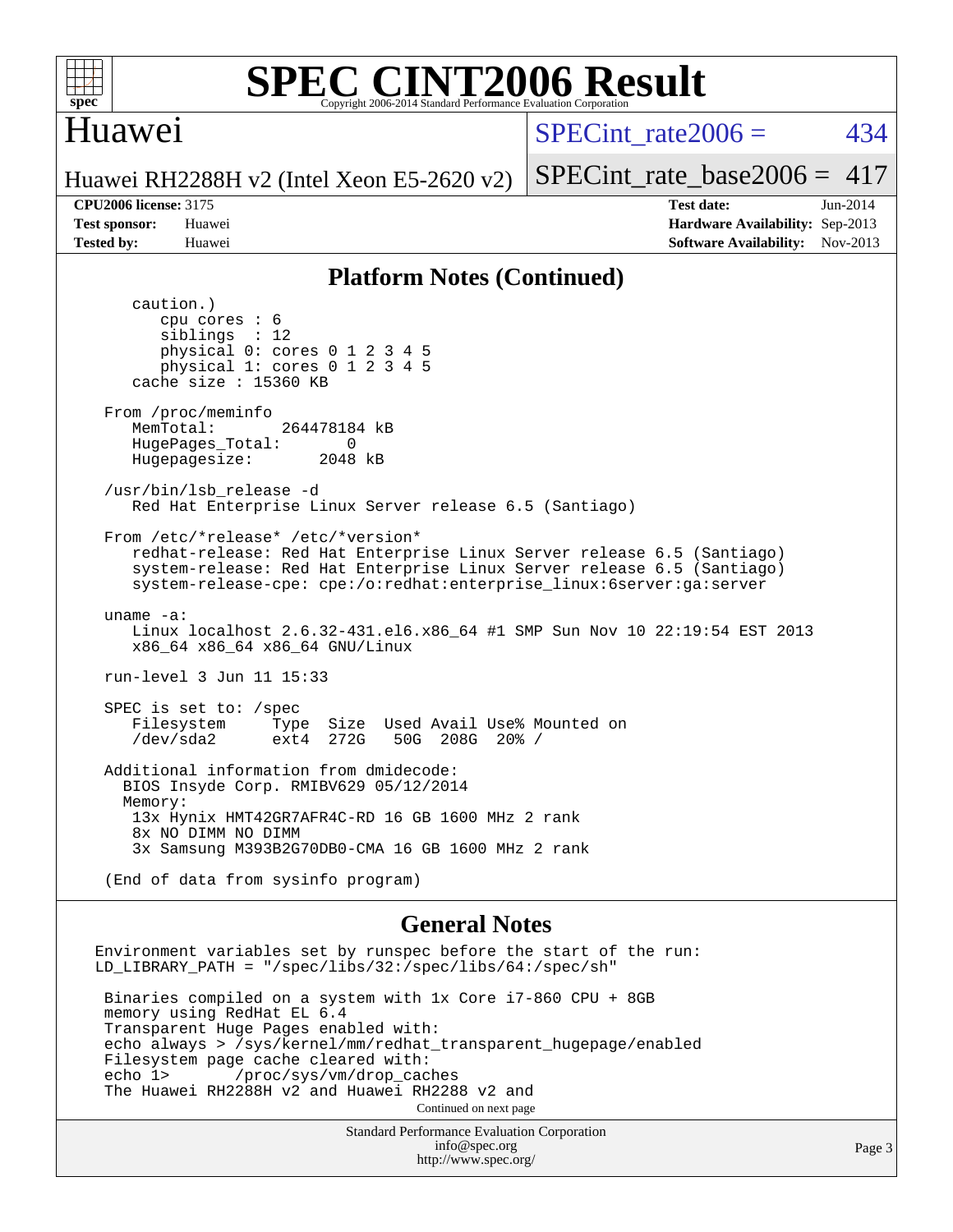

#### Huawei

SPECint rate $2006 = 434$ 

Huawei RH2288H v2 (Intel Xeon E5-2620 v2)

**[CPU2006 license:](http://www.spec.org/auto/cpu2006/Docs/result-fields.html#CPU2006license)** 3175 **[Test date:](http://www.spec.org/auto/cpu2006/Docs/result-fields.html#Testdate)** Jun-2014

[SPECint\\_rate\\_base2006 =](http://www.spec.org/auto/cpu2006/Docs/result-fields.html#SPECintratebase2006) 417

**[Test sponsor:](http://www.spec.org/auto/cpu2006/Docs/result-fields.html#Testsponsor)** Huawei **[Hardware Availability:](http://www.spec.org/auto/cpu2006/Docs/result-fields.html#HardwareAvailability)** Sep-2013 **[Tested by:](http://www.spec.org/auto/cpu2006/Docs/result-fields.html#Testedby)** Huawei **[Software Availability:](http://www.spec.org/auto/cpu2006/Docs/result-fields.html#SoftwareAvailability)** Nov-2013

#### **[General Notes \(Continued\)](http://www.spec.org/auto/cpu2006/Docs/result-fields.html#GeneralNotes)**

 the Huawei RH1288 v2 models are electronically equivalent. The results have been measured on a Huawei RH2288H v2 model

## **[Base Compiler Invocation](http://www.spec.org/auto/cpu2006/Docs/result-fields.html#BaseCompilerInvocation)**

[C benchmarks](http://www.spec.org/auto/cpu2006/Docs/result-fields.html#Cbenchmarks):  $inc -m32$ 

[C++ benchmarks:](http://www.spec.org/auto/cpu2006/Docs/result-fields.html#CXXbenchmarks) [icpc -m32](http://www.spec.org/cpu2006/results/res2014q3/cpu2006-20140628-30055.flags.html#user_CXXbase_intel_icpc_4e5a5ef1a53fd332b3c49e69c3330699)

#### **[Base Portability Flags](http://www.spec.org/auto/cpu2006/Docs/result-fields.html#BasePortabilityFlags)**

 400.perlbench: [-DSPEC\\_CPU\\_LINUX\\_IA32](http://www.spec.org/cpu2006/results/res2014q3/cpu2006-20140628-30055.flags.html#b400.perlbench_baseCPORTABILITY_DSPEC_CPU_LINUX_IA32) 462.libquantum: [-DSPEC\\_CPU\\_LINUX](http://www.spec.org/cpu2006/results/res2014q3/cpu2006-20140628-30055.flags.html#b462.libquantum_baseCPORTABILITY_DSPEC_CPU_LINUX) 483.xalancbmk: [-DSPEC\\_CPU\\_LINUX](http://www.spec.org/cpu2006/results/res2014q3/cpu2006-20140628-30055.flags.html#b483.xalancbmk_baseCXXPORTABILITY_DSPEC_CPU_LINUX)

## **[Base Optimization Flags](http://www.spec.org/auto/cpu2006/Docs/result-fields.html#BaseOptimizationFlags)**

[C benchmarks](http://www.spec.org/auto/cpu2006/Docs/result-fields.html#Cbenchmarks):

[-xSSE4.2](http://www.spec.org/cpu2006/results/res2014q3/cpu2006-20140628-30055.flags.html#user_CCbase_f-xSSE42_f91528193cf0b216347adb8b939d4107) [-ipo](http://www.spec.org/cpu2006/results/res2014q3/cpu2006-20140628-30055.flags.html#user_CCbase_f-ipo) [-O3](http://www.spec.org/cpu2006/results/res2014q3/cpu2006-20140628-30055.flags.html#user_CCbase_f-O3) [-no-prec-div](http://www.spec.org/cpu2006/results/res2014q3/cpu2006-20140628-30055.flags.html#user_CCbase_f-no-prec-div) [-opt-prefetch](http://www.spec.org/cpu2006/results/res2014q3/cpu2006-20140628-30055.flags.html#user_CCbase_f-opt-prefetch) [-opt-mem-layout-trans=3](http://www.spec.org/cpu2006/results/res2014q3/cpu2006-20140628-30055.flags.html#user_CCbase_f-opt-mem-layout-trans_a7b82ad4bd7abf52556d4961a2ae94d5)

[C++ benchmarks:](http://www.spec.org/auto/cpu2006/Docs/result-fields.html#CXXbenchmarks)

[-xSSE4.2](http://www.spec.org/cpu2006/results/res2014q3/cpu2006-20140628-30055.flags.html#user_CXXbase_f-xSSE42_f91528193cf0b216347adb8b939d4107) [-ipo](http://www.spec.org/cpu2006/results/res2014q3/cpu2006-20140628-30055.flags.html#user_CXXbase_f-ipo) [-O3](http://www.spec.org/cpu2006/results/res2014q3/cpu2006-20140628-30055.flags.html#user_CXXbase_f-O3) [-no-prec-div](http://www.spec.org/cpu2006/results/res2014q3/cpu2006-20140628-30055.flags.html#user_CXXbase_f-no-prec-div) [-opt-prefetch](http://www.spec.org/cpu2006/results/res2014q3/cpu2006-20140628-30055.flags.html#user_CXXbase_f-opt-prefetch) [-opt-mem-layout-trans=3](http://www.spec.org/cpu2006/results/res2014q3/cpu2006-20140628-30055.flags.html#user_CXXbase_f-opt-mem-layout-trans_a7b82ad4bd7abf52556d4961a2ae94d5) [-Wl,-z,muldefs](http://www.spec.org/cpu2006/results/res2014q3/cpu2006-20140628-30055.flags.html#user_CXXbase_link_force_multiple1_74079c344b956b9658436fd1b6dd3a8a) [-L/sh -lsmartheap](http://www.spec.org/cpu2006/results/res2014q3/cpu2006-20140628-30055.flags.html#user_CXXbase_SmartHeap_32f6c82aa1ed9c52345d30cf6e4a0499)

#### **[Base Other Flags](http://www.spec.org/auto/cpu2006/Docs/result-fields.html#BaseOtherFlags)**

[C benchmarks](http://www.spec.org/auto/cpu2006/Docs/result-fields.html#Cbenchmarks):

403.gcc: [-Dalloca=\\_alloca](http://www.spec.org/cpu2006/results/res2014q3/cpu2006-20140628-30055.flags.html#b403.gcc_baseEXTRA_CFLAGS_Dalloca_be3056838c12de2578596ca5467af7f3)

## **[Peak Compiler Invocation](http://www.spec.org/auto/cpu2006/Docs/result-fields.html#PeakCompilerInvocation)**

[C benchmarks \(except as noted below\)](http://www.spec.org/auto/cpu2006/Docs/result-fields.html#Cbenchmarksexceptasnotedbelow):

[icc -m32](http://www.spec.org/cpu2006/results/res2014q3/cpu2006-20140628-30055.flags.html#user_CCpeak_intel_icc_5ff4a39e364c98233615fdd38438c6f2)

400.perlbench: [icc -m64](http://www.spec.org/cpu2006/results/res2014q3/cpu2006-20140628-30055.flags.html#user_peakCCLD400_perlbench_intel_icc_64bit_bda6cc9af1fdbb0edc3795bac97ada53)

401.bzip2: [icc -m64](http://www.spec.org/cpu2006/results/res2014q3/cpu2006-20140628-30055.flags.html#user_peakCCLD401_bzip2_intel_icc_64bit_bda6cc9af1fdbb0edc3795bac97ada53)

Continued on next page

Standard Performance Evaluation Corporation [info@spec.org](mailto:info@spec.org) <http://www.spec.org/>

Page 4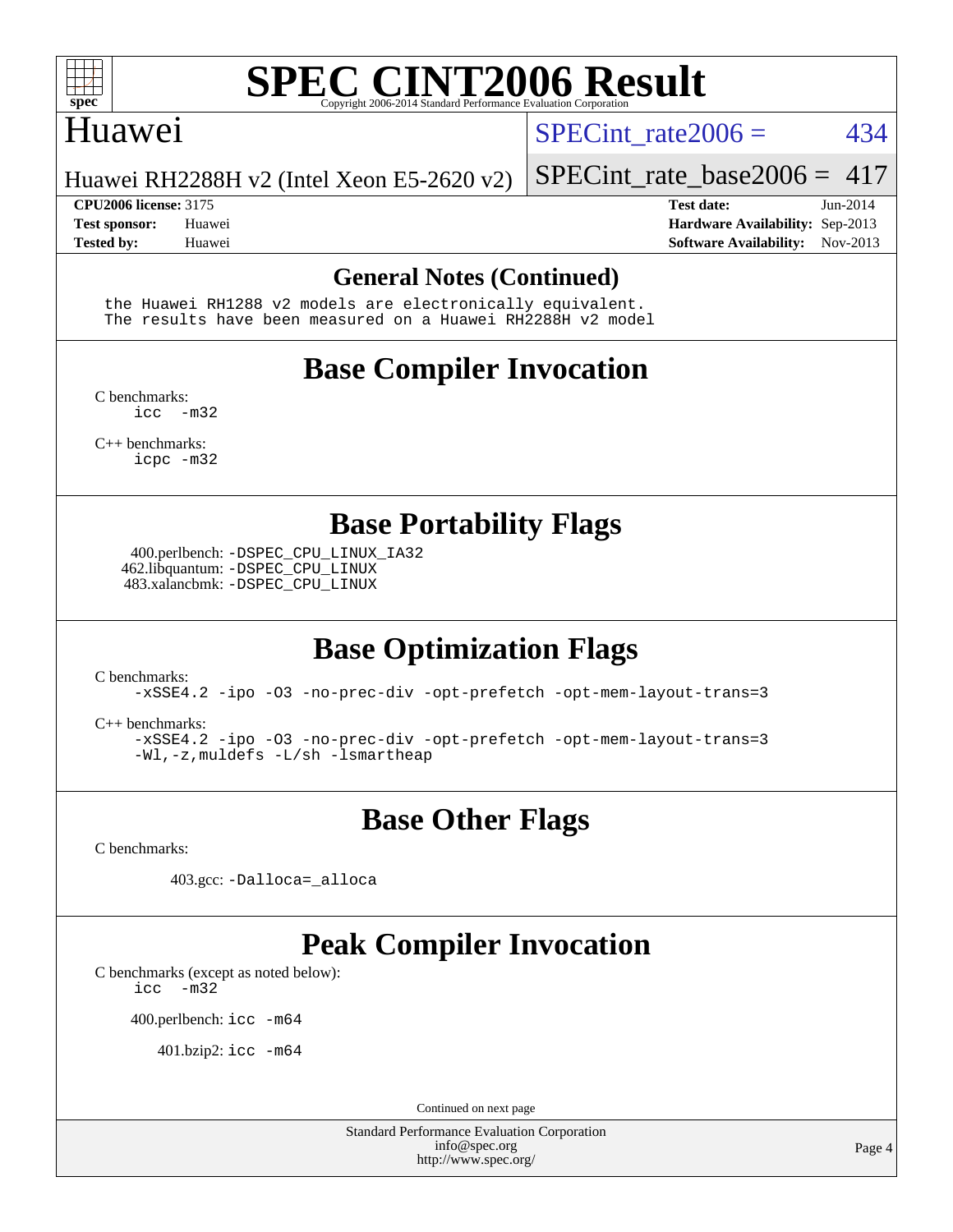

### Huawei

SPECint rate $2006 = 434$ 

Huawei RH2288H v2 (Intel Xeon E5-2620 v2)

[SPECint\\_rate\\_base2006 =](http://www.spec.org/auto/cpu2006/Docs/result-fields.html#SPECintratebase2006)  $417$ 

**[CPU2006 license:](http://www.spec.org/auto/cpu2006/Docs/result-fields.html#CPU2006license)** 3175 **[Test date:](http://www.spec.org/auto/cpu2006/Docs/result-fields.html#Testdate)** Jun-2014 **[Test sponsor:](http://www.spec.org/auto/cpu2006/Docs/result-fields.html#Testsponsor)** Huawei **[Hardware Availability:](http://www.spec.org/auto/cpu2006/Docs/result-fields.html#HardwareAvailability)** Sep-2013 **[Tested by:](http://www.spec.org/auto/cpu2006/Docs/result-fields.html#Testedby)** Huawei **[Software Availability:](http://www.spec.org/auto/cpu2006/Docs/result-fields.html#SoftwareAvailability)** Nov-2013

## **[Peak Compiler Invocation \(Continued\)](http://www.spec.org/auto/cpu2006/Docs/result-fields.html#PeakCompilerInvocation)**

456.hmmer: [icc -m64](http://www.spec.org/cpu2006/results/res2014q3/cpu2006-20140628-30055.flags.html#user_peakCCLD456_hmmer_intel_icc_64bit_bda6cc9af1fdbb0edc3795bac97ada53)

458.sjeng: [icc -m64](http://www.spec.org/cpu2006/results/res2014q3/cpu2006-20140628-30055.flags.html#user_peakCCLD458_sjeng_intel_icc_64bit_bda6cc9af1fdbb0edc3795bac97ada53)

[C++ benchmarks:](http://www.spec.org/auto/cpu2006/Docs/result-fields.html#CXXbenchmarks)

[icpc -m32](http://www.spec.org/cpu2006/results/res2014q3/cpu2006-20140628-30055.flags.html#user_CXXpeak_intel_icpc_4e5a5ef1a53fd332b3c49e69c3330699)

**[Peak Portability Flags](http://www.spec.org/auto/cpu2006/Docs/result-fields.html#PeakPortabilityFlags)**

 400.perlbench: [-DSPEC\\_CPU\\_LP64](http://www.spec.org/cpu2006/results/res2014q3/cpu2006-20140628-30055.flags.html#b400.perlbench_peakCPORTABILITY_DSPEC_CPU_LP64) [-DSPEC\\_CPU\\_LINUX\\_X64](http://www.spec.org/cpu2006/results/res2014q3/cpu2006-20140628-30055.flags.html#b400.perlbench_peakCPORTABILITY_DSPEC_CPU_LINUX_X64) 401.bzip2: [-DSPEC\\_CPU\\_LP64](http://www.spec.org/cpu2006/results/res2014q3/cpu2006-20140628-30055.flags.html#suite_peakCPORTABILITY401_bzip2_DSPEC_CPU_LP64) 456.hmmer: [-DSPEC\\_CPU\\_LP64](http://www.spec.org/cpu2006/results/res2014q3/cpu2006-20140628-30055.flags.html#suite_peakCPORTABILITY456_hmmer_DSPEC_CPU_LP64) 458.sjeng: [-DSPEC\\_CPU\\_LP64](http://www.spec.org/cpu2006/results/res2014q3/cpu2006-20140628-30055.flags.html#suite_peakCPORTABILITY458_sjeng_DSPEC_CPU_LP64) 462.libquantum: [-DSPEC\\_CPU\\_LINUX](http://www.spec.org/cpu2006/results/res2014q3/cpu2006-20140628-30055.flags.html#b462.libquantum_peakCPORTABILITY_DSPEC_CPU_LINUX) 483.xalancbmk: [-DSPEC\\_CPU\\_LINUX](http://www.spec.org/cpu2006/results/res2014q3/cpu2006-20140628-30055.flags.html#b483.xalancbmk_peakCXXPORTABILITY_DSPEC_CPU_LINUX)

## **[Peak Optimization Flags](http://www.spec.org/auto/cpu2006/Docs/result-fields.html#PeakOptimizationFlags)**

[C benchmarks](http://www.spec.org/auto/cpu2006/Docs/result-fields.html#Cbenchmarks):

Standard Performance Evaluation Corporation [info@spec.org](mailto:info@spec.org) 400.perlbench: [-xSSE4.2](http://www.spec.org/cpu2006/results/res2014q3/cpu2006-20140628-30055.flags.html#user_peakPASS2_CFLAGSPASS2_LDCFLAGS400_perlbench_f-xSSE42_f91528193cf0b216347adb8b939d4107)(pass 2) [-prof-gen](http://www.spec.org/cpu2006/results/res2014q3/cpu2006-20140628-30055.flags.html#user_peakPASS1_CFLAGSPASS1_LDCFLAGS400_perlbench_prof_gen_e43856698f6ca7b7e442dfd80e94a8fc)(pass 1) [-ipo](http://www.spec.org/cpu2006/results/res2014q3/cpu2006-20140628-30055.flags.html#user_peakPASS2_CFLAGSPASS2_LDCFLAGS400_perlbench_f-ipo)(pass 2) [-O3](http://www.spec.org/cpu2006/results/res2014q3/cpu2006-20140628-30055.flags.html#user_peakPASS2_CFLAGSPASS2_LDCFLAGS400_perlbench_f-O3)(pass 2) [-no-prec-div](http://www.spec.org/cpu2006/results/res2014q3/cpu2006-20140628-30055.flags.html#user_peakPASS2_CFLAGSPASS2_LDCFLAGS400_perlbench_f-no-prec-div)(pass 2) [-prof-use](http://www.spec.org/cpu2006/results/res2014q3/cpu2006-20140628-30055.flags.html#user_peakPASS2_CFLAGSPASS2_LDCFLAGS400_perlbench_prof_use_bccf7792157ff70d64e32fe3e1250b55)(pass 2) [-auto-ilp32](http://www.spec.org/cpu2006/results/res2014q3/cpu2006-20140628-30055.flags.html#user_peakCOPTIMIZE400_perlbench_f-auto-ilp32) 401.bzip2: [-xSSE4.2](http://www.spec.org/cpu2006/results/res2014q3/cpu2006-20140628-30055.flags.html#user_peakPASS2_CFLAGSPASS2_LDCFLAGS401_bzip2_f-xSSE42_f91528193cf0b216347adb8b939d4107)(pass 2) [-prof-gen](http://www.spec.org/cpu2006/results/res2014q3/cpu2006-20140628-30055.flags.html#user_peakPASS1_CFLAGSPASS1_LDCFLAGS401_bzip2_prof_gen_e43856698f6ca7b7e442dfd80e94a8fc)(pass 1) [-ipo](http://www.spec.org/cpu2006/results/res2014q3/cpu2006-20140628-30055.flags.html#user_peakPASS2_CFLAGSPASS2_LDCFLAGS401_bzip2_f-ipo)(pass 2) [-O3](http://www.spec.org/cpu2006/results/res2014q3/cpu2006-20140628-30055.flags.html#user_peakPASS2_CFLAGSPASS2_LDCFLAGS401_bzip2_f-O3)(pass 2) [-no-prec-div](http://www.spec.org/cpu2006/results/res2014q3/cpu2006-20140628-30055.flags.html#user_peakPASS2_CFLAGSPASS2_LDCFLAGS401_bzip2_f-no-prec-div)(pass 2) [-prof-use](http://www.spec.org/cpu2006/results/res2014q3/cpu2006-20140628-30055.flags.html#user_peakPASS2_CFLAGSPASS2_LDCFLAGS401_bzip2_prof_use_bccf7792157ff70d64e32fe3e1250b55)(pass 2) [-opt-prefetch](http://www.spec.org/cpu2006/results/res2014q3/cpu2006-20140628-30055.flags.html#user_peakCOPTIMIZE401_bzip2_f-opt-prefetch) [-auto-ilp32](http://www.spec.org/cpu2006/results/res2014q3/cpu2006-20140628-30055.flags.html#user_peakCOPTIMIZE401_bzip2_f-auto-ilp32) [-ansi-alias](http://www.spec.org/cpu2006/results/res2014q3/cpu2006-20140628-30055.flags.html#user_peakCOPTIMIZE401_bzip2_f-ansi-alias)  $403.\text{gcc: basepeak}$  = yes  $429$ .mcf: basepeak = yes 445.gobmk: [-xSSE4.2](http://www.spec.org/cpu2006/results/res2014q3/cpu2006-20140628-30055.flags.html#user_peakPASS2_CFLAGSPASS2_LDCFLAGS445_gobmk_f-xSSE42_f91528193cf0b216347adb8b939d4107)(pass 2) [-prof-gen](http://www.spec.org/cpu2006/results/res2014q3/cpu2006-20140628-30055.flags.html#user_peakPASS1_CFLAGSPASS1_LDCFLAGS445_gobmk_prof_gen_e43856698f6ca7b7e442dfd80e94a8fc)(pass 1) [-prof-use](http://www.spec.org/cpu2006/results/res2014q3/cpu2006-20140628-30055.flags.html#user_peakPASS2_CFLAGSPASS2_LDCFLAGS445_gobmk_prof_use_bccf7792157ff70d64e32fe3e1250b55)(pass 2) [-ansi-alias](http://www.spec.org/cpu2006/results/res2014q3/cpu2006-20140628-30055.flags.html#user_peakCOPTIMIZE445_gobmk_f-ansi-alias) [-opt-mem-layout-trans=3](http://www.spec.org/cpu2006/results/res2014q3/cpu2006-20140628-30055.flags.html#user_peakCOPTIMIZE445_gobmk_f-opt-mem-layout-trans_a7b82ad4bd7abf52556d4961a2ae94d5) 456.hmmer: [-xSSE4.2](http://www.spec.org/cpu2006/results/res2014q3/cpu2006-20140628-30055.flags.html#user_peakCOPTIMIZE456_hmmer_f-xSSE42_f91528193cf0b216347adb8b939d4107) [-ipo](http://www.spec.org/cpu2006/results/res2014q3/cpu2006-20140628-30055.flags.html#user_peakCOPTIMIZE456_hmmer_f-ipo) [-O3](http://www.spec.org/cpu2006/results/res2014q3/cpu2006-20140628-30055.flags.html#user_peakCOPTIMIZE456_hmmer_f-O3) [-no-prec-div](http://www.spec.org/cpu2006/results/res2014q3/cpu2006-20140628-30055.flags.html#user_peakCOPTIMIZE456_hmmer_f-no-prec-div) [-unroll2](http://www.spec.org/cpu2006/results/res2014q3/cpu2006-20140628-30055.flags.html#user_peakCOPTIMIZE456_hmmer_f-unroll_784dae83bebfb236979b41d2422d7ec2) [-auto-ilp32](http://www.spec.org/cpu2006/results/res2014q3/cpu2006-20140628-30055.flags.html#user_peakCOPTIMIZE456_hmmer_f-auto-ilp32) 458.sjeng: [-xSSE4.2](http://www.spec.org/cpu2006/results/res2014q3/cpu2006-20140628-30055.flags.html#user_peakPASS2_CFLAGSPASS2_LDCFLAGS458_sjeng_f-xSSE42_f91528193cf0b216347adb8b939d4107)(pass 2) [-prof-gen](http://www.spec.org/cpu2006/results/res2014q3/cpu2006-20140628-30055.flags.html#user_peakPASS1_CFLAGSPASS1_LDCFLAGS458_sjeng_prof_gen_e43856698f6ca7b7e442dfd80e94a8fc)(pass 1) [-ipo](http://www.spec.org/cpu2006/results/res2014q3/cpu2006-20140628-30055.flags.html#user_peakPASS2_CFLAGSPASS2_LDCFLAGS458_sjeng_f-ipo)(pass 2) [-O3](http://www.spec.org/cpu2006/results/res2014q3/cpu2006-20140628-30055.flags.html#user_peakPASS2_CFLAGSPASS2_LDCFLAGS458_sjeng_f-O3)(pass 2) [-no-prec-div](http://www.spec.org/cpu2006/results/res2014q3/cpu2006-20140628-30055.flags.html#user_peakPASS2_CFLAGSPASS2_LDCFLAGS458_sjeng_f-no-prec-div)(pass 2) [-prof-use](http://www.spec.org/cpu2006/results/res2014q3/cpu2006-20140628-30055.flags.html#user_peakPASS2_CFLAGSPASS2_LDCFLAGS458_sjeng_prof_use_bccf7792157ff70d64e32fe3e1250b55)(pass 2) [-unroll4](http://www.spec.org/cpu2006/results/res2014q3/cpu2006-20140628-30055.flags.html#user_peakCOPTIMIZE458_sjeng_f-unroll_4e5e4ed65b7fd20bdcd365bec371b81f) [-auto-ilp32](http://www.spec.org/cpu2006/results/res2014q3/cpu2006-20140628-30055.flags.html#user_peakCOPTIMIZE458_sjeng_f-auto-ilp32)  $462$ .libquantum: basepeak = yes 464.h264ref: [-xSSE4.2](http://www.spec.org/cpu2006/results/res2014q3/cpu2006-20140628-30055.flags.html#user_peakPASS2_CFLAGSPASS2_LDCFLAGS464_h264ref_f-xSSE42_f91528193cf0b216347adb8b939d4107)(pass 2) [-prof-gen](http://www.spec.org/cpu2006/results/res2014q3/cpu2006-20140628-30055.flags.html#user_peakPASS1_CFLAGSPASS1_LDCFLAGS464_h264ref_prof_gen_e43856698f6ca7b7e442dfd80e94a8fc)(pass 1) [-ipo](http://www.spec.org/cpu2006/results/res2014q3/cpu2006-20140628-30055.flags.html#user_peakPASS2_CFLAGSPASS2_LDCFLAGS464_h264ref_f-ipo)(pass 2) [-O3](http://www.spec.org/cpu2006/results/res2014q3/cpu2006-20140628-30055.flags.html#user_peakPASS2_CFLAGSPASS2_LDCFLAGS464_h264ref_f-O3)(pass 2) [-no-prec-div](http://www.spec.org/cpu2006/results/res2014q3/cpu2006-20140628-30055.flags.html#user_peakPASS2_CFLAGSPASS2_LDCFLAGS464_h264ref_f-no-prec-div)(pass 2) [-prof-use](http://www.spec.org/cpu2006/results/res2014q3/cpu2006-20140628-30055.flags.html#user_peakPASS2_CFLAGSPASS2_LDCFLAGS464_h264ref_prof_use_bccf7792157ff70d64e32fe3e1250b55)(pass 2) [-unroll2](http://www.spec.org/cpu2006/results/res2014q3/cpu2006-20140628-30055.flags.html#user_peakCOPTIMIZE464_h264ref_f-unroll_784dae83bebfb236979b41d2422d7ec2) [-ansi-alias](http://www.spec.org/cpu2006/results/res2014q3/cpu2006-20140628-30055.flags.html#user_peakCOPTIMIZE464_h264ref_f-ansi-alias) Continued on next page

<http://www.spec.org/>

Page 5